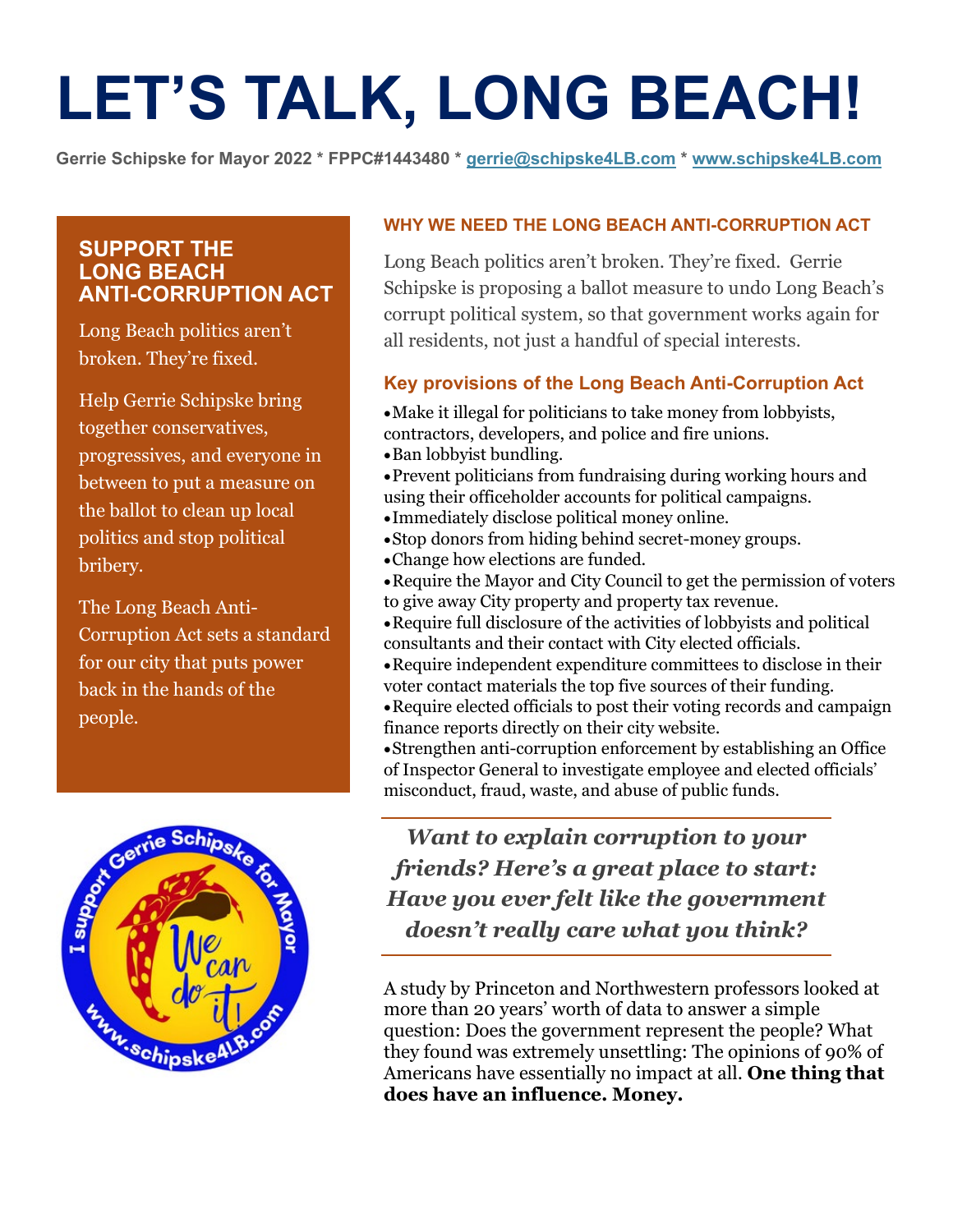While the opinions of the bottom 90% of income earners in America have a "statistically non-significant impact," special interests, police and fire unions, contractors, developers, and people who can afford lobbyists still carry major influence.

# **WAIT A MINUTE. DIDN'T THE VOTERS OF LONG BEACH PASS A CAMPAIGN FINANCE REFORM ACT (LBFCRA) IN 19994 TO CURB THE INFLUENCE OF MONEY ON CITY ELECTIONS?**

Yes, they did. But the Mayor and City Council set about to destroy it in 2015. Here's how they did it.

In 1994, the Long Beach voters passed the Long Beach Campaign Finance Reform Act (LBCFRA) to stop elected officials from spending most of their time on fundraising, instead of working for all the people. The Act required that political fundraising could not be done prior to the year before an election.

In 1994, the Long Beach voters passed the Long Beach Campaign Finance Reform Act (LBCFRA) to stop elected officials from spending most of their time on fundraising, instead of working for all the people. The Act required that political fundraising could not be done prior to the year before an election.

[LB Muni Code section 2.01.120 (E)] Officeholders are responding to high campaign costs by raising large amounts of money in off-election years. This fund-raising distracts them from important public matters, encourages contributions that may have a corrupting influence, and gives incumbents an overwhelming and patently unfair fund-raising advantage over potential challengers.

...The integrity of the governmental process, the competitiveness of campaigns, and public confidence in local officials are all diminishing.

The LBCFRA also decreased the amount a person could contribute to a candidate and provided limited matching funds to candidates who agreed to spending limits so that money would not control who got elected.

#### Contact Us

**Gerrie Schipske for Mayor 2022** 6285 E. Spring Street #433 Long Beach, CA 90808

gerrie@schipske4LB.com [www.schipske4LB.com](http://www.schipske4lb.com/) FPPC# 1443480

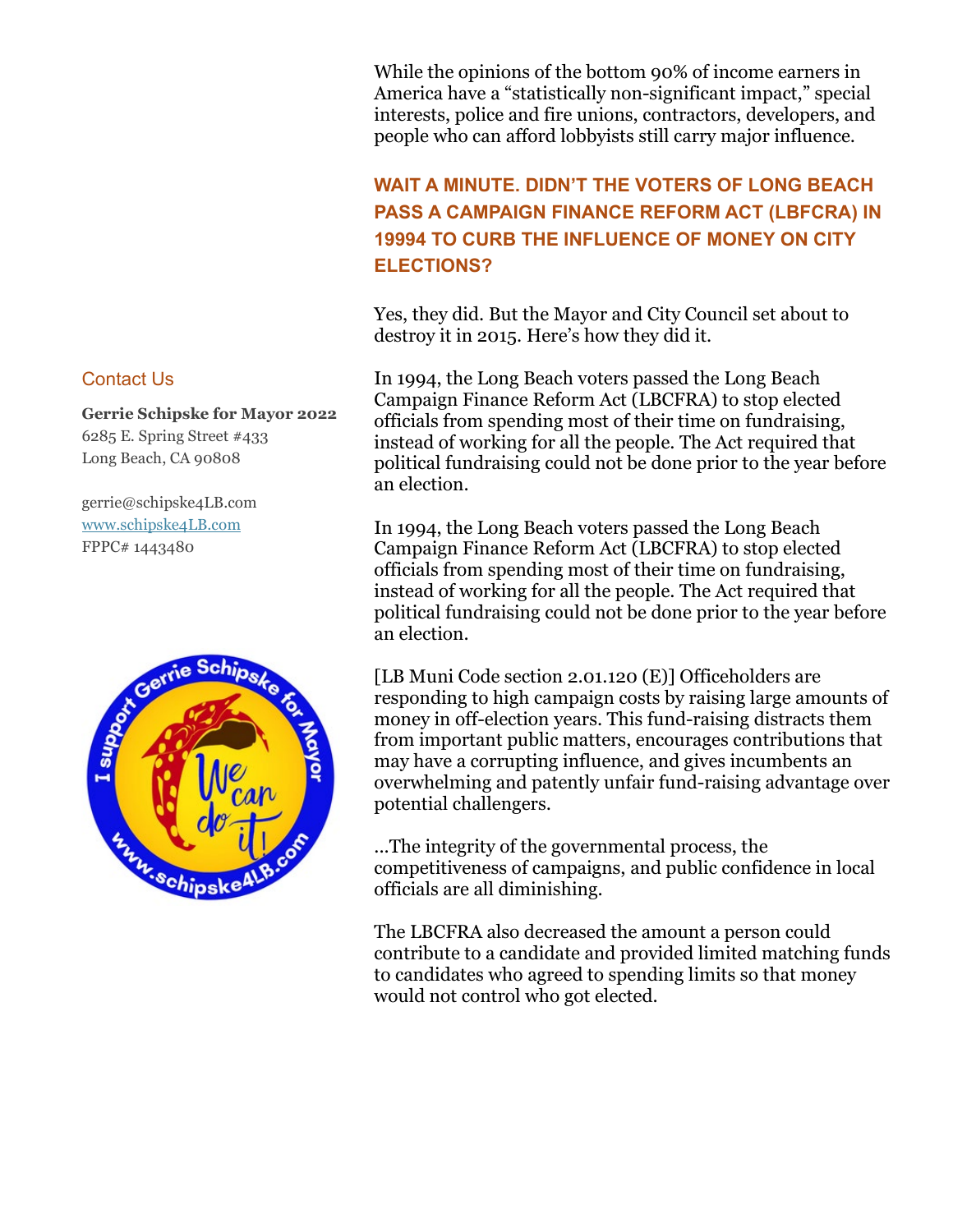Officeholder accounts were established by the City Council in 1995, allowing elected officials to raise money to help pay for the cost of holding public office, such as conducting community meetings or supporting nonprofits or charities. Councilmembers and the Mayor were limited to raising a couple of thousand dollars each year and could not use the money for political campaigns.

#### **Then came 2015.**

The Mayor and Council changed the amounts that could be raised each year for officeholder accounts to \$30,000 for council members and \$75,000 for the mayor. (Or \$120,000/\$300,000 for their 4-year term in office.)

#### **But wait, they did more destruction.**

In 2017, the Mayor and City Council dealt the most serious blow to the LBCFRA when they removed the bar against using officeholder accounts for political campaigns, allowing political fundraising ALL THE TIME, while their opponents can only begin fundraising one year before an election. Few cities allow officeholder accounts. No other city allows officeholder accounts to be used for political purposes.

Because Long Beach allows contributions from lobbyists and their special interest clients, contractors, developers, and employee unions, the constant stream of political fundraising sets up a serious conflict of interest between those who want something from City Hall and those who can give it.

Another serious conflict of interest has surfaced over the past few years. The Mayor and City Council have placed measures on the ballot to extend term limits and raise taxes and utility rates. Police and fire unions have funded the campaigns for these measures. In return, the Mayor and City Council have approved substantial increases in salaries and benefits for the members of these unions.

#### **The Mayor and City Council did not ask the voters if they could give away property taxes and City property.**

Over the past several years, the Mayor and City Council have agreed to deals that resulted in giving away \$248,000 a year (for 15 years) in property taxes so that a developer could be bailed out by the State. They also agreed to lease Community Hospital for \$1 dollar a year and to cover any expenses run up by the private developer. Six months after signing the deal, the private developer closed Community Hospital and now wants the over \$35 million of his expenses. The City has no money so it will give Community Hospital to the developer. They agreed to both deals despite being warned by consultants that they were risky.

#### Contact Us

**Gerrie Schipske for Mayor 2022** 6285 E. Spring Street #433 Long Beach, CA 90808

gerrie@schipske4LB.com [www.schipske4LB.com](http://www.schipske4lb.com/) FPPC# 1443480